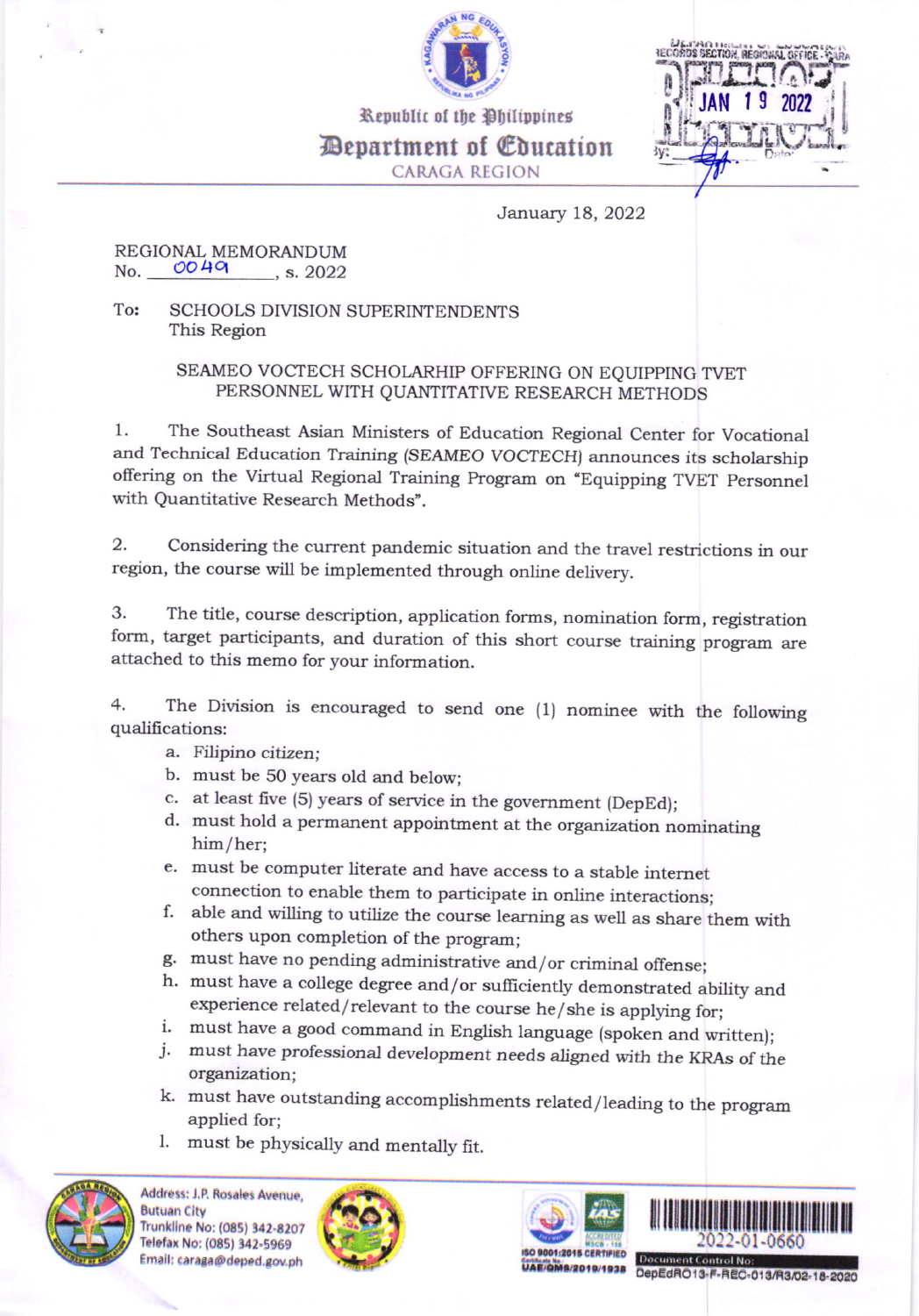m. must have no pending nomination for scholarship in another program/course or have already rendered the required service obligation for a scholarship previously enjoyed.

5. The following documents shall be submitted to this office via email at caraga@deped.gov.ph copy furnished the Human Resource Development Division at hrdd\_caraga@deped.gov.ph and Mr. Elmer Augustus F. Conde at elmeraugustus.conde@deped.gov.ph:

- a. Nominee Assessment Form (see attached)
- b. Updated Personal Data Sheet
- c. Rated IPCRF for the past two (2) years
- d. Endorsement from the Schools Division Office through the Oflice of the SDS.

6. The Nominee Assessment Form shall be accomplished using the MS Word format. The rest of the documentary requirements shall be submitted as a single pdf file.

7. The deadline for the submission of nominees will be on February 04, 2022. For further inquiries and clarification, you may contact the DepEd RO Scholarship Secretariat Mr. Elmer Augustus F. Conde, EPS II, RNEAP thru email at elmeraugustus.conde@deped.gov.ph.

 $\mathcal{N}$ MA. GEMMA MERCAL **EDESMA**  $\overline{y}$ Regional Director

Encl/s.: As stated Reference/s: DM-CI-2022-010 To be indicated in the Perpetual Index under the following subjects:

LEARNING AND DEVELOPMENT

SCHOLARSHIP SEAMEO

HRD/eafc 01/18/2022